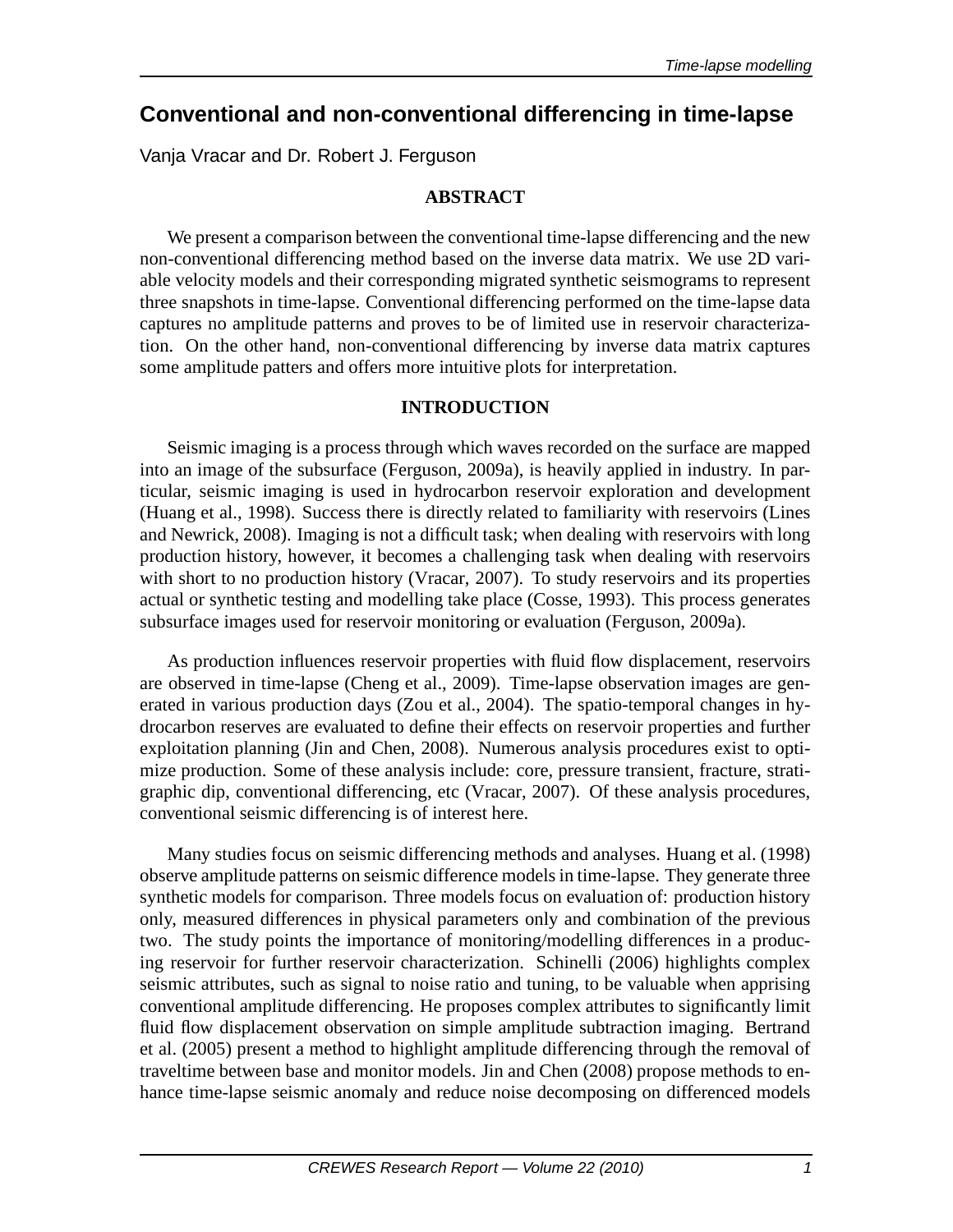using wavelet transform and filters.

Berkhout and Verschuur (2005) develop what we will call non-conventional seismic differencing. Their method is based on linear algebra where they situate data into a matrix and then generate inverse data space through matrix inversion. Berkhout and Verschuur (2005) illustrate this space as suitable for data processing in time-lapse, especially to surface related multiple elimination (SRME).

In this project, we evaluate time-lapse conventional and non-conventional seismic differencing through numerical experiments of 2D data sets. Namely, we evaluate some aspects of Berkhout and Verschuur (2005) data processing method for use in reservoir characterization. We evaluate how the inverse data space directly mapped into estimates of time-lapse differences (Inannen, 2009) benefit reservoir studies. We implement MATLAB code to illustrate both 2D data imaging after conventional and non-conventional seismic differencing. We analyze fluid flow displacement imaging, its amplitude and phase imaging in time-lapse. We compare results after conventional and non-conventional seismic differencing and examine its use in reservoir characterization. Finally, we evaluate algorthms' computation time and look for future improvements and research opportunities.

The designed time-lapse study will follow two workflows. Table 1 captures workflow applied to 2D velocity plots. There are four stages: I) forward seismic modelling, II) migration III) conventional and IV) non-conventional differencing.



Table 1. 2D modelling workflow consists of four stages. They are applied and evaluated in order shown.

In Stage I synthetic seismic modelling, employing finite difference algorithm as exploding reflector models. In Stage II velocity models and synthetics are depth migrated employing Split-step Fourier (SSF) migration (Stoffa et al., 1990). In Stage III migrated sections are differenced conventionally and evaluated. In Stage IV migrated sections are differenced non-conventionally employing some aspects of Berkhout and Verschuur (2005) method, and also evaluated.

Both conventional and nonconvenrional differencing method show valuable. We expect to find conventional differencing fast. It will trace large scale reservoir characteristics with fluid flow displacement and no certain amplitude patterns. Non-conventional differencing, although requiring longer computation time, will trace large and fine scale reservoir characteristics with fluid flow displacement. Also, non-conventional differencing is expected to capture some amplitude patterns.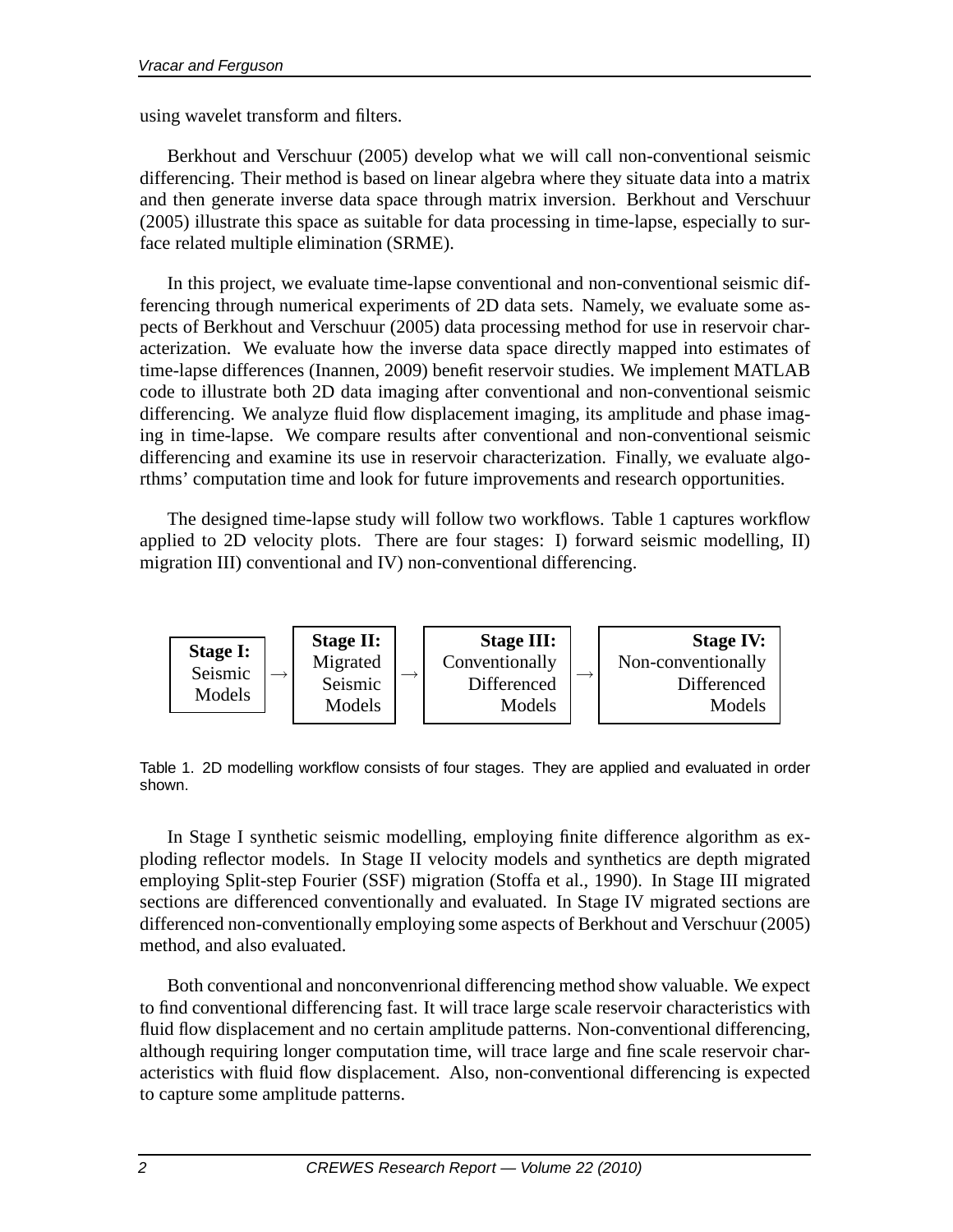#### **THEORY**

We use the  $10^{th}$  Comparative Solution Project data set (Christie and Blunt, 2001). Data set models, monitoring one producing and two injecting wells, a 100 % oil saturated reservoir as water saturation develops and breaks through in production after 28 days (Aarnes et al., 2007). A public domain simulator, consisting of numerous MATLAB routines designed by SINTEF ICT, models saturation advancement (Aarnes et al., 2007). Assume both oil and water, to be incompressible, irreducible and immiscible, namely they are fully displaced by one another, with no blending or density changes (Christie and Blunt, 2001). The workflow is to take velocity models, to zero-offset seismic models , migrate them and allow differencing, that is conventionally and non-conventionally.

#### **Velocity and seismic synthetics modelling**

A laterally varying 2D velocity model is assumed to model the above reservoir in timelapse. Suppose waterfronts to dip at 90◦ . Velocity model invokes finite difference method and generates synthetic data. Synthetics image 2D zero-offset exploding reflector gather.

## **Migration modelling**

Stoffa et al. (1990) introduce the SSF migration algorithm, which handles lateral changes in velocity at each depth level. Also, the algorithm takes into account dipping events. Assume 2D propagation of compressional (P) waves in acoustic medium and constant density. Wave propagation is defined as (Stoffa et al., 1990) :

$$
\nabla^2 d - u^2 \frac{\partial^2}{\partial t^2} d = 0,\tag{1}
$$

where t,  $d = d(x, z, t)$  and  $u = u(x, z)$  are time, pressure and slowness, respectively. The inverse of the half of the propagation velocity  $u(x, z) = 2/v(x, z)$ , where v, x, z are velocity, horizontal and vertical distance, respectively, denotes slowness. The above statement is imperative by the exploding reflector model when zero-offset data is migrated (Mi, 2002). As the migration by SSF takes place partially in the frequency domain, equation (1) is Fourier transformed to:

$$
\nabla^2 D + \omega^2 u^2 + D = 0,\tag{2}
$$

where  $\omega$  is frequency and  $D = D(x, z, \omega) = \int_{-\infty}^{+\infty} d(x, z, t)e^{-i\omega t} dt$ . Now, Stoffa et al. (1990) decompose the slowness term from equation (2) in two components:

$$
u(x, z) = u_0(z) + \Delta u(x, z),
$$
\n(3)

where  $u_0(z)$  and  $\Delta u(x, z)$  are the reference and perturbation slowness. The reference slowness in equation (3) is the mean of  $u(x,z)$  and as per Ferguson and Margrave (1999) named stationary. The perturbation slowness accommodates all velocity variations, hence is nonstationary (Ferguson and Margrave, 1999). Thus the homogeneous wave equation transforms into the inhomogeneous, constant-slowness wave equation (Stoffa et al., 1990):

$$
\nabla^2 D + \omega^2 u_0^2 D = -U(x, z, \omega),\tag{4}
$$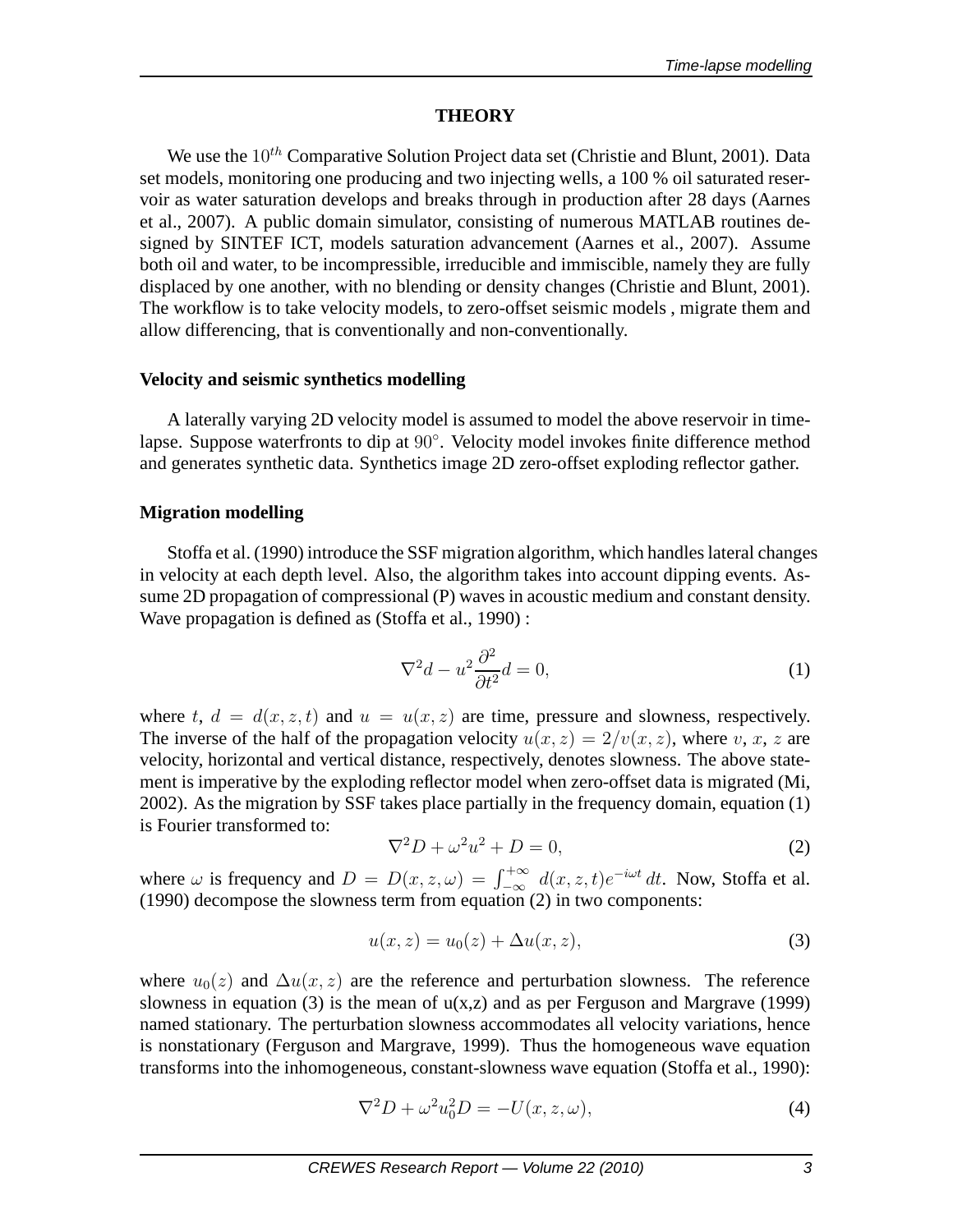where  $U(x, z, \omega) = \omega^2[2u_0\Delta u(x, z, \omega) + \Delta u^2(x, z, \omega)]D$  is a source like-term. The second order term in equation (4) is ignored as perturbation slowness is small when compared to the reference slowness.

The solution of equation (4) is summarized in three steps (Du, 2007):

I. Transform wavefield from the spatial to the wavenumebr domain and apply a phase-shift based on the vertical wavenumber,  $k_z$ , computed by the reference slowness:

$$
D^*(z+\Delta z,k_x,\omega)=D(z,k_x,\omega)e^{\pm i\sqrt{\omega^2u_0^2-k_x^2}dz},\qquad(5)
$$

where  $k_x$  denotes horizontal wavenumber.

II. Inverse Fourier equation (5), that is transform  $D^{*}(z + \Delta z, k_x, \omega)$  back to  $D^{*}(z + \Delta z, k_y, \omega)$  $\Delta z, x, \omega$ ) as:

$$
D^*(z + \Delta z, x, \omega) = \int_{-\infty}^{+\infty} D(z + \Delta z, k_x, \omega) e^{-ik_x x} dk_x.
$$
 (6)

III. In the space and frequency domains, generated by equation (6), apply a second phaseshift due to the perturbation in the slowness:

$$
D(z + \Delta z, x, \omega) = D^*(z + \Delta z, x, \omega) e^{\pm i(\frac{\omega}{v(x, z)} - \frac{\omega}{v_0(z)})dz}.
$$
 (7)

Now, integrate equation (7) over all frequencies of interest to deliver the migrated data (Mi, 2002).

## **Difference modelling**

Time-lapse migrated seismic models are presented as matrices  $D_i$ , where i denotes time step. These sections are differenced employing conventional matrix subtraction:

$$
D_{diff} = D_i - D_{i+1}.\tag{8}
$$

Equation (8) captures large scale physical changes of reservoir as production progresses. Namely, hydrocarbon volume and its displacement changes are expected to be interpretable for use in enhanced recovery schemes development and monitoring.

## **Improved difference modelling**

The Berkhout and Verschuur (2005) method is developed as an improvement to conventional differencing focusing primarily on SRME concept. We give a brief review of the SRME method presented in Berkhout and Verschuur (2005) and tie it to differencing. The method places initial migrated data in matrix  $D_i$  to represent base study. Subtracted migrated time step data are placed in matrices denoted as  $D_{i+1}$ 's. All matrices have complex scaled entries in temporal frequency domain and their rows and columns denote receiver and shot recordings, respectively. Further, Berkhout and Verschuur (2005) define the data matrices as:

$$
D_i(z_0, z_0) = P(z_0, z_0) X_0(z_0, z_0) S(z_0), \tag{9}
$$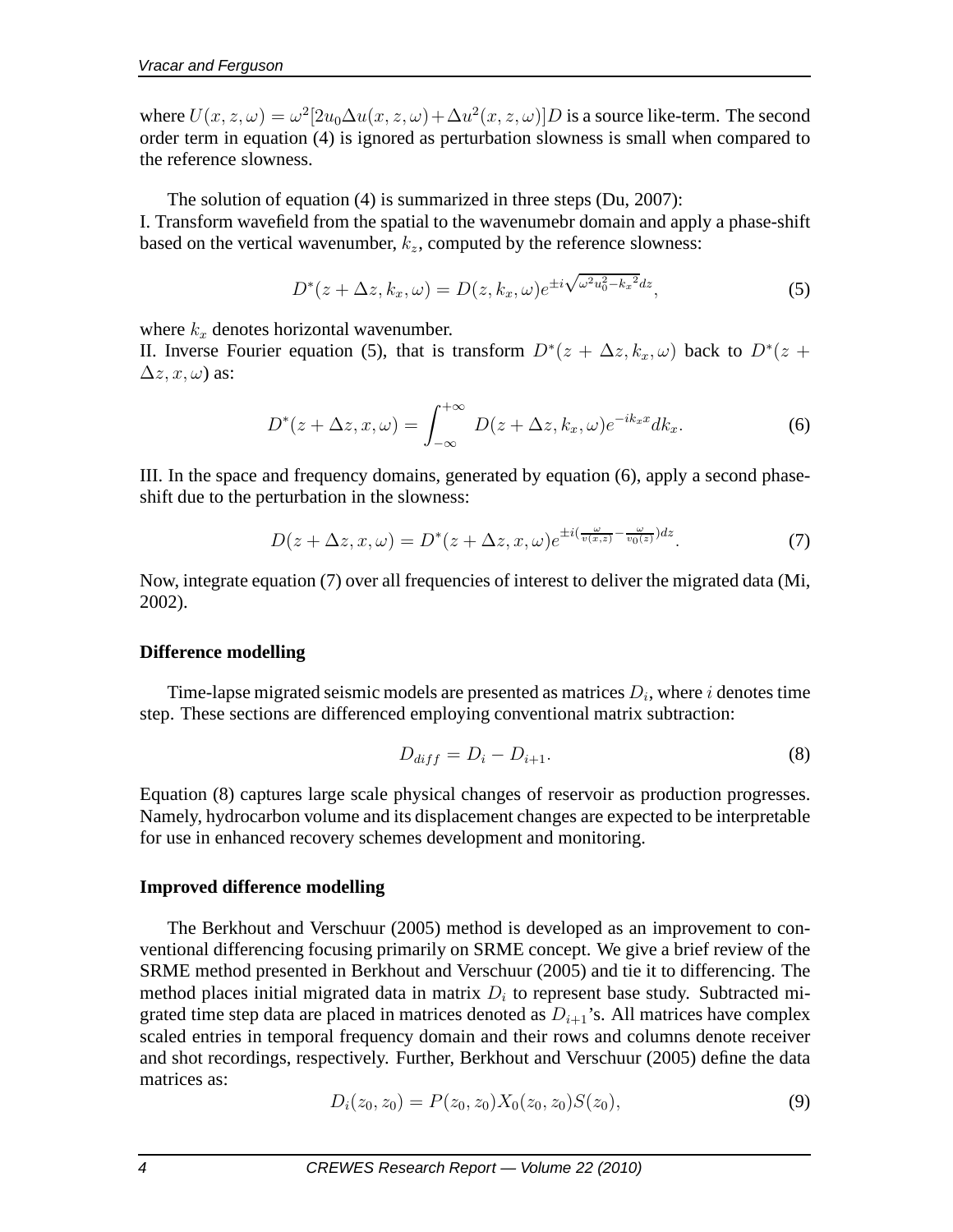where P,  $X_0$  and S denote receiver array at the surface  $z_0$ , transfer function and source array at the surface respectively. The transfer function in equation (9) relates input and output data due to subsurface conditions. A feedback model is developed for recording a very complicated data set with numerous surface-realted multiples (Berkhout and Verschuur, 2005):

$$
D = D_0 + (D_0 A)D_0 + (D_0 A)^2 D_0 + \cdots,
$$
\n(10)

where  $A = S^{-1}R^*P^{-1}$  and  $R^*$  is surface reflectivity and  $D_0$  contains primaries only. The surface operator A does not contain traveltime. The series expansion in equation (10) can be expressed as continuous form through the use of Binomial expansion:

$$
D = [I - D_0 A]^{-1} D_0.
$$
\n(11)

Multiplication with  $(D_0A)$  in equation (10) and (11) represents spatial convolution, that is adding one roundtrip through subsurface (Berkhout and Verschuur, 2005). Simplifying equation (11), we get:

$$
D = D_0 + D_0 A D,\t\t(12)
$$

that is a multiple scattering equation of known Lippmann-Schwinger structure (Inannen, 2010). Equation (12) represents the theoretical bases of multiple removal algorithms such as SRME (Berkhout, 2006). Equation (12) is the surface-related version of equation (11). Employing matrix inversion, we move from multiple scattering data in forward data space (FDS), described by equation (11), to inverse data space (IDS) (Berkhout, 2006):

$$
D^{-1} = D_0^{-1} - A.
$$
 (13)

Equation (13) describes a much simpler data set based on surface-free earth response and surface related properties at and around zero time.

To analyze data in time-lapse, define migrated base study as (Berkhout, 2006):

$$
D = D_0 + AD \tag{14}
$$

and define monitor surveys as:

$$
D' = D'_0 + D'_0 A' D'. \tag{15}
$$

Due to change in acquisition system and surface conditions  $A$  and  $A'$  can be different for real data sets, however, dealing with synthetics allows to keep them constant. To account for reservoir parameters equation (15) can be further divided into smaller variables (Berkhout and Verschuur, 2005):

$$
D_{diff} = (D_0 + D_0 A' D') + (\delta D_0 + \delta D_0 A' D'), \qquad (16)
$$

where  $\delta D_0$  denotes reservoir and overburden responses due to production. Note equation (16) is the non-conventional differencing, that is base study,  $D_0$ , monitor study,  $\delta D_0$ , and surface conditions, when surveying base and monitor study,  $D_0 A' D'$ ,  $\delta D_0 A' D'$ , respectively.

The use of inverse data space is hence summarized in five steps: I. Conversion of data from FDS to IDS through least-squares algorithm, that is  $D_0 \Rightarrow D'_0$ .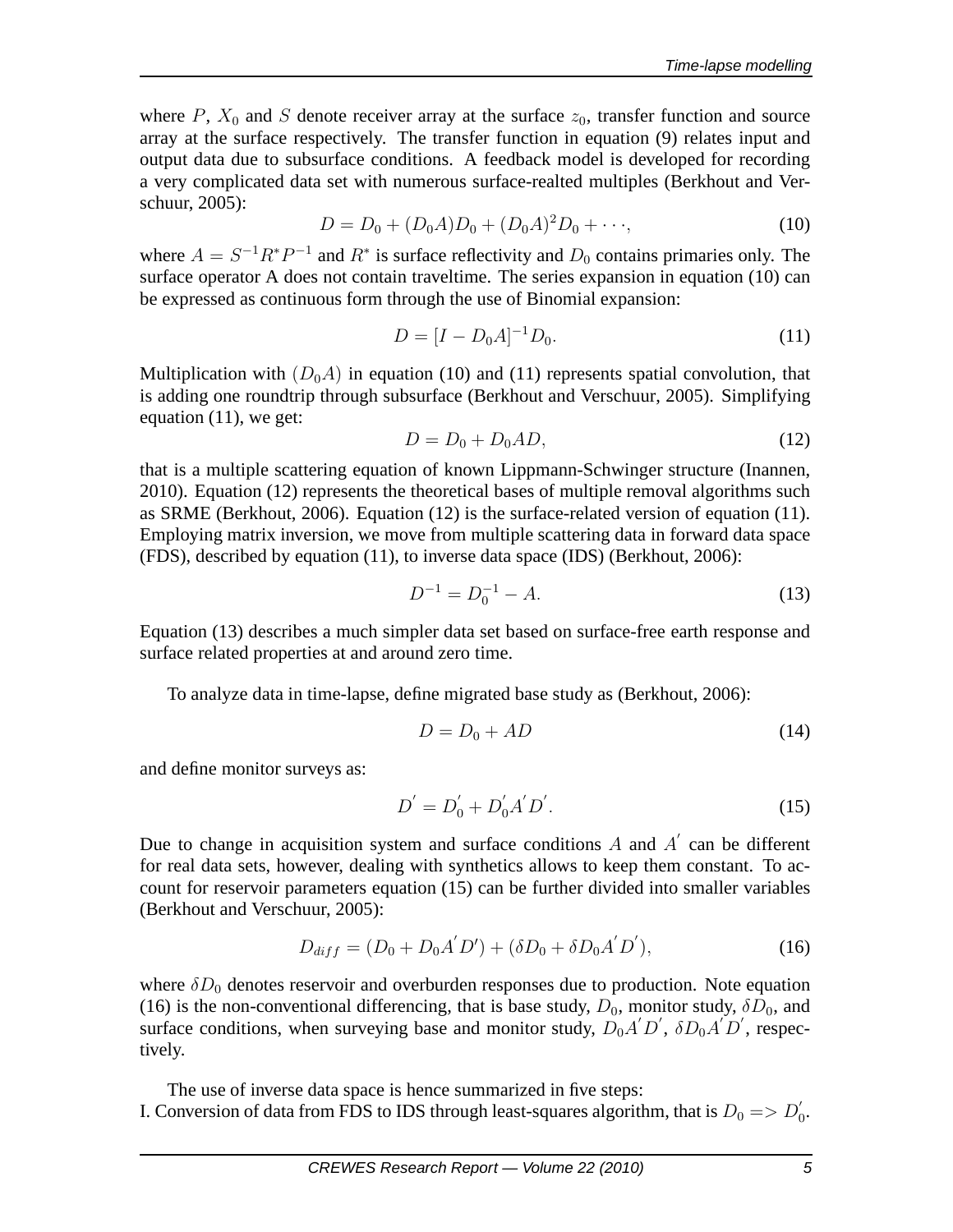II. Separation of surface operators from reflection data in Radon domain; that is further ignored for synthetic data.

III. Conversion of reflection data from IDS to FSD, that is  $D'_0 \Rightarrow D_0$ .

IV. Identify surface transfer function, in FDS and IDS, that is  $X_0 = -AD_0$  and  $X'_0 =$  $-A'D'_0.$ 

V. Compute difference data employing least-squares subtraction to obtain  $\delta X_0 = X_0 F_{ls}X_0'$  $\zeta_0$ , where  $F_{ls}$  is a scaled version of the correlation between the overburden Green's functions of the base and monitor data set (Berkhout and Verschuur, 2005). The improved difference modelling is expected to capture large and small scale physical changes as well as some amplitude patterns.

## **EXAMPLES**

# **Velocity Models**

The saturation models, through Gassmann relations, deliver velocity models in timelapse (Milicevic and Ferguson, 2009).

The velocity models are mirrored over the left hand side and padded on bottom and top to accommodate for energy to propagate and avoid wraparound (Ferguson, personal communication). We pad a linear velocity matrix from about  $0m$  to about  $1450m$  of depth and a constant velocity matrix from about  $1950m$  to about  $3900m$  of depth. Now, the velocity trend resembles linear, square root and a constant function. Figure 1 shows the end result of the modified velocity models after day 1, 14 and 28. The two injectors are situated in the lower left and right corners and the producer at their half distance. Note the velocity and water saturation increase with time.

## **Zero-offset Synthetic Seismogram Models**

The velocity models are passed to a finite-difference function MATLAB CREWES Project toolbox holds,  $afd\_explode$ , that simulates exploding reflector concept. 2D synthetic seismograms are produced.

Figure 2 shows zero-offset synthetics created after day 1, 14 and 28. The reservoir top and bottom are denoted by arrows 4 and 1, respectively. Note reservoir top and bottom as stationary events in time-lapse at about 1.6s and 2.1s, respectively. The reservoir top and bottom show as a horizontal and hyperbolic events, respectively. The two waterfronts are denoted by arrows 2 and 3 on synthetic models and create a bow-tie effect. Note two waterfronts as nonstationary reflections, as they advance in time from about 1.95s to about 1.6s. The reservoir top amplitude is dark gray. The reservoir bottom amplitude is almost white followed by dark gray-to-black reflection. These two reflections of different polarity are due to high velocity contrast between oil and water saturated zones. The waterfronts are of almost black, white and black amplitude sequence. The overall amplitude of the reservoir dims with water saturation increase. Note horizontal linear trends to reflect injected water.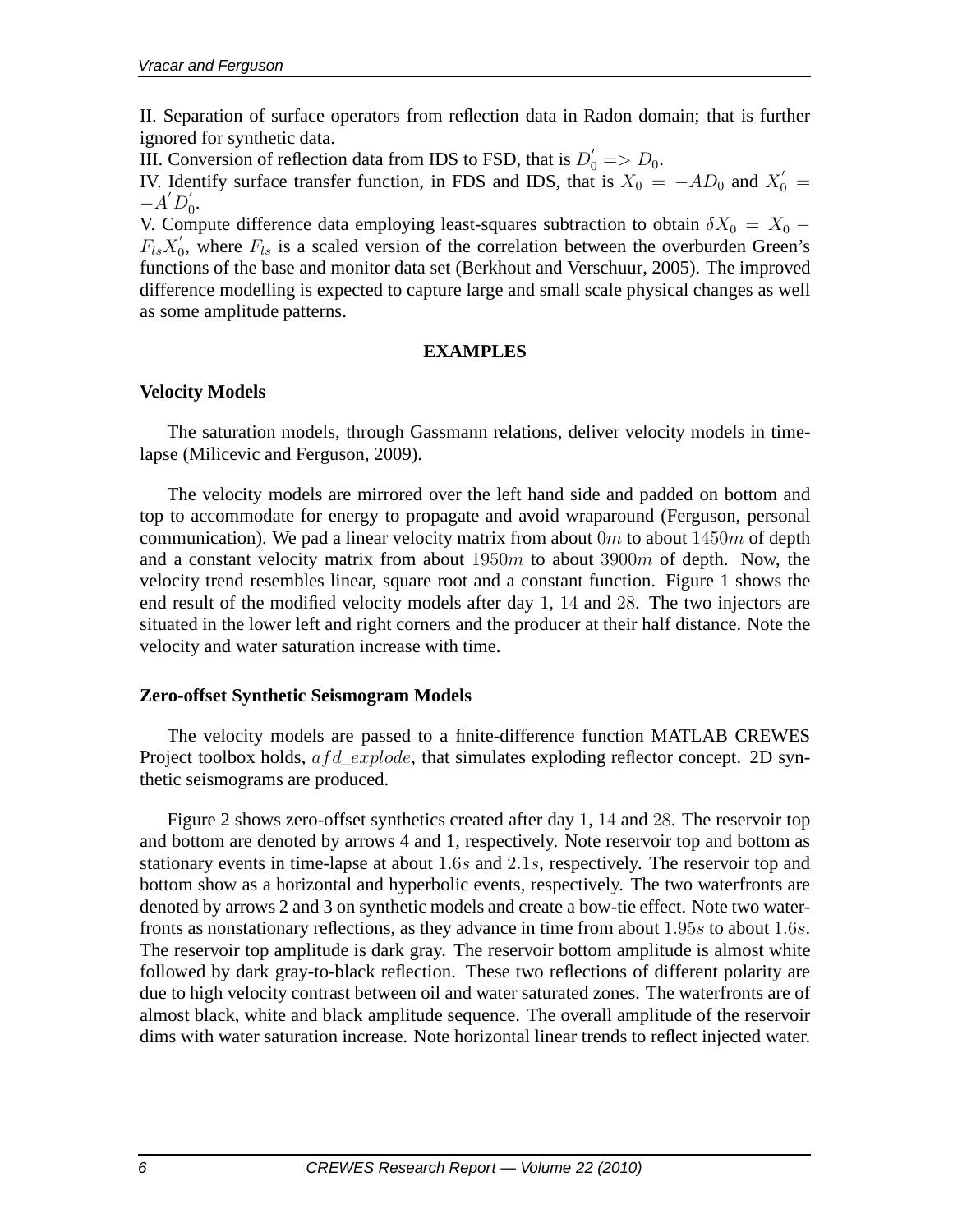# **Migrated Models**

Previously generated 2D zero-offset synthetics in time,  $t$ , and distance,  $d$ , domain are converted to frequency, f, and wavenumber,  $k_x$  domain invoking Fast Fourier Transform (FFT) and Inverse Fast Fourier Transform (IFFT) (Ferguson and Margrave, 2005). The f axis is band-limited and positive and the  $k_x$  axis is not centered. Then, data is migrated calling  $ss\_zero\_mig$ , a MATLAB routine of the CREWES Project toolbox. The routine performs SSF depth migration (Ferguson, 2009b).

Figure 3 illustrates migrated sections after day 1, 14 and 28. The expected events, such as reservoir top and bottom, denoted by arrows 4 and 1, respectively, appear stationary. The amplitudes correspond to the amplitudes of the zero-offset unmigrated sections. The reservoir top and bottom are captured at about depth of  $1450m$  and  $1950m$ , respectively. The reservoir top again shows as a horizontal event, still gray, but better focused. The reservoir bottom instead of a hyperbola shows as horizontal and also better focused. Its amplitude is purely black followed by a purely white color. The waterfronts, denoted by arrows 2 and 3, propagate upwards with time. The reservoir overall amplitude still shows linear reflections where saturated with water. These reflections are better focused and more white.

# **Conventionally Differenced Models**

We conventionally difference migrated sections. Figure 4  $(a)$  is a plot of conventional difference between day 1 and 14. The reservoir top is not identifiable, as it is of the same amplitude on both models. The amplitude of reservoir bottom is of reverse polarity when compared to migrated sections, namely black and white. The reservoir bottom, denoted by arrow 1, is not a horizontal event, but an intersection of curves described as square root function and its inverse. The waterfronts, denoted by arrows 2 and 3, are of the same amplitude as they are on migrated section of day 1 and 14, at depths of  $1750m$  and  $1625m$ , respectively. The amplitude of oil is purely white. The amplitude of the reservoir zone saturated by water is black, where as it is white to light gray on both migrated models.

Figure 4 (b) is a plot of conventional difference between days 1 and 28. Similarly, reservoir top cannot be observed on differenced models. Reservoir bottom follows the same pattern as in Figure  $4(a)$ . The reservoir bottom is almost entirely horizontal event, it is an intersection of two almost straight lines. The waterfronts are of the same amplitude as they are on migrated section of day 1 and 28, at depths of  $1750m$  and  $1450m$ , respectively. The amplitude of the reservoir zone saturated by water is purely white, where as it is white to light gray on both migrated models before differencing.

# **Non-conventionally Differenced Models**

We difference the same set of migrated sections employing the non-conventional differencing method based on Berkhout and Verschuur (2005). Figure 4  $(c)$  is a plot of nonconventional difference between days 1 and 14. Reservoir top cannot be observed where as reservoir bottom is a white linear reflection. It is clear to note the waterfronts, denoted by arrows 2 and 3, belong to their progression after day 1 and 14. The area between water-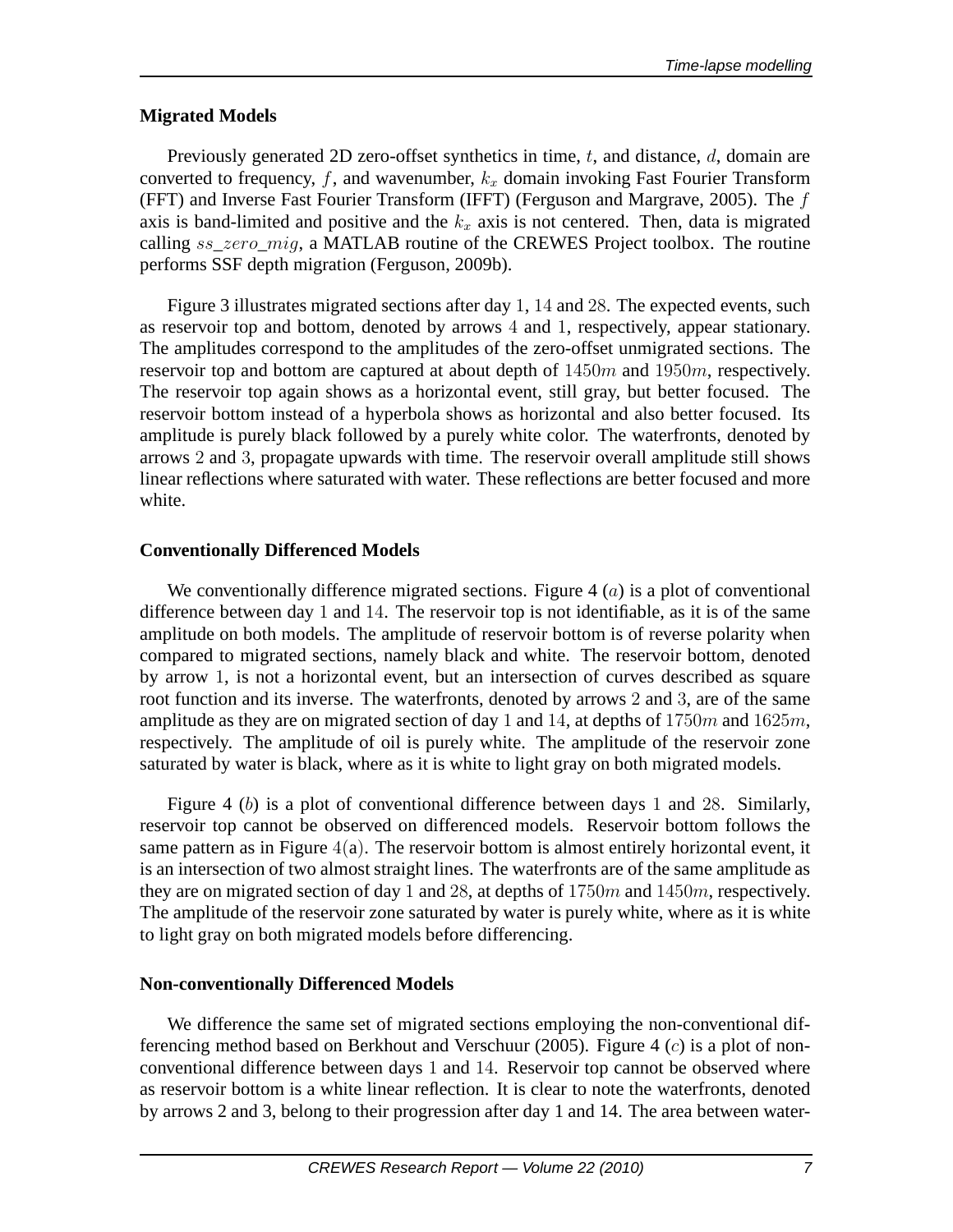fronts is defined by weak white amplitude. It has been oil saturated and replaced by water as waterfronts progress after day 1 to day 14. The area below waterfront 2 shows even more weak white amplitude, associated with primarily water saturation. The remaining oil reserves are hard to identify as weak white amplitude.

Figure 4(d) is a plot of non-conventional difference between days 1 and 28. Reservoir bottom again shows as a strong white linear amplitude and reservoir top cannot be identified. Waterfronts, denoted by arrows 2 and 3, image their progression after day 1 and 28. The area between waterfronts is defined by weak white amplitude and it is the area of oil produced between day 1 and 28. Water saturation prior to day 14 shows as weak white amplitude.

Conventional differencing proves to be of limited use in reservoir characterization as it captures no certain amplitude patterns. Non-conventional differencing proves to be an improved tool in reservoir characterization although identification areas of remaining oil seems hard. Hence, method triggers future improvement.

#### **CONCLUSION**

Conventional seismic difference analysis study is performed on a 100 % oil saturated reservoir in time-lapse. 2D variable velocity matrix is created. Velocity matrix, invoking finite-difference algorithm and simulating exploding reflector concept, generates zero-offset synthetic seismograms in time-lapse. Synthetics are migrated using Split-step Fourier algorithm. Migrated sections are conventionally and non-conventionally differenced and compared. Conventional seismic differencing presents little value to reservoir characterization and optimization as it does not capture certain amplitude patterns. Nonconventional seismic diffrerncing presents some improvement to reservoir characterization, however, triggers advancements as remaining oil in reservoir is hard to interpret. Linear algebra and pre-stack depth migration imaging are anticipated tools for differencing improvements.

## **FUTURE WORK**

We show the non-conventional seismic differencing improves imaging for use in timelapse studies as it captures some amplitude patterns. We plan to implement improvements to the existing code using pre-stack depth migration algorithm and inverse data space to make its results more significant to remaining reserves imaging. Also, the algorithm is to be adapted for application in 3D time-lapse studies.

## **ACKNOWLEDGMENT**

We thank CREWES Project directors, staff, students and sponsors for support of this research.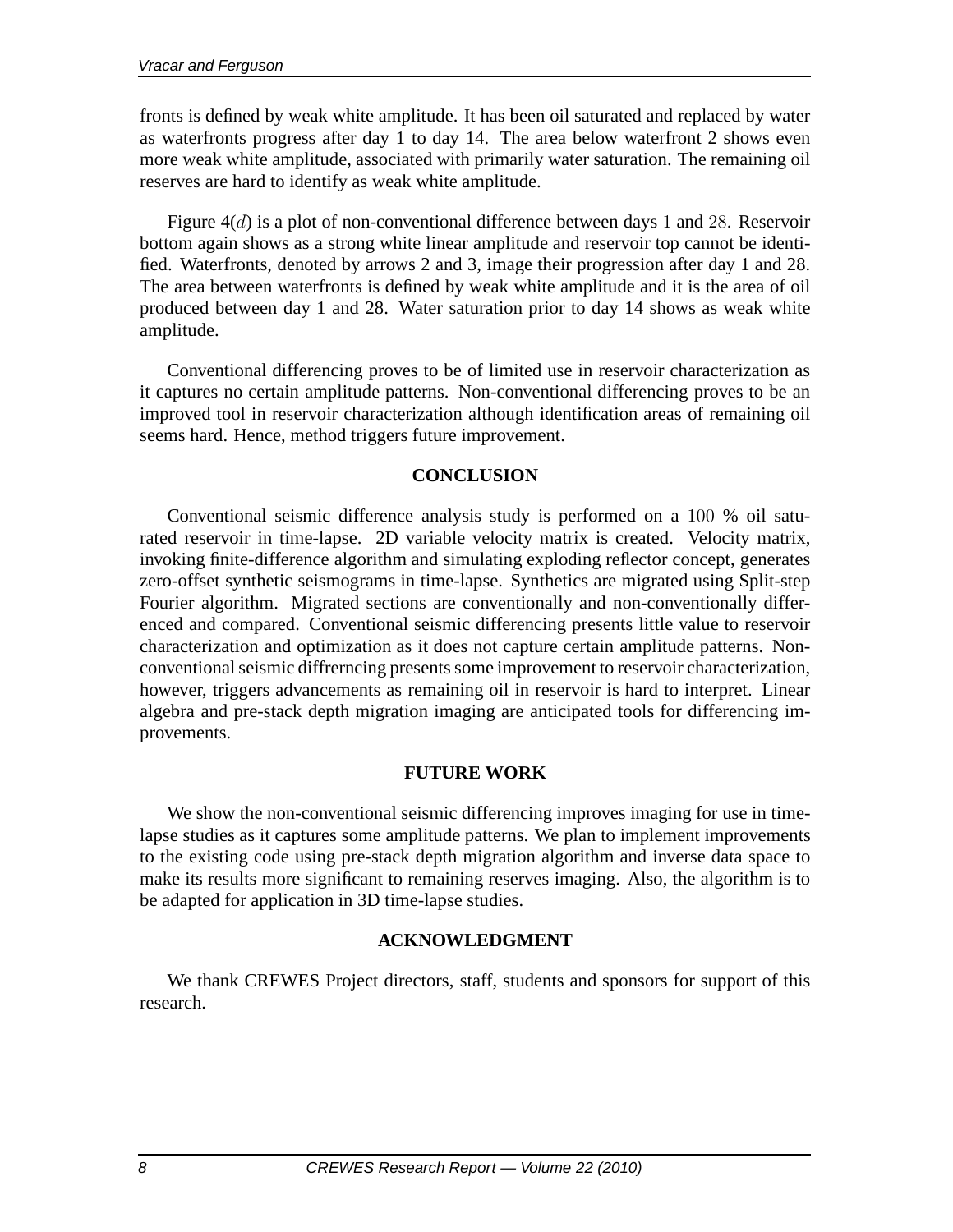#### **FIGURES**



FIG. 1. Padded velocity models describing 100 % oil saturated sandstone reservoir. Models (a), (b) and (c) show reservoir as water saturation increases. Two injectors are situated in lower left and right corners, while producer sits at half distance between them. P-wave velocity decreases from injector to producer in time-lapse steps after day  $\tau = 1, 14, 28$ , respectively.



FIG. 2. 2D synthetic seismic models generated employing exploding reflector algorithm. Models (a), (b) and (c) show reservoir in time-lapse steps after day  $\tau = 1, 14, 28$ , respectively. Reservoir bottom and top, denoted by arrows 1 and 4, respectively, stay stationary in time. Arrows 2 and 3 mark waterfronts as they progress upward in time. Oil amplitude is gray. Water saturated zones show linear trends.



FIG. 3. Split-step Fourier migrated seismic sections generated from velocity and synthetic models. Sections (a), (b), (c) capture flattening of hyperbolic events after day  $\tau = 1$ , 14 and 28, respectively. Arrows 1 and 4 point to the stationary events reservoir bottom and top, respectively. Arrows 2 and 3 point to two waterfronts propagating upwards in time. Oil amplitude is light gray and better focused. Water saturated zones capture linear trends and as well are better focused.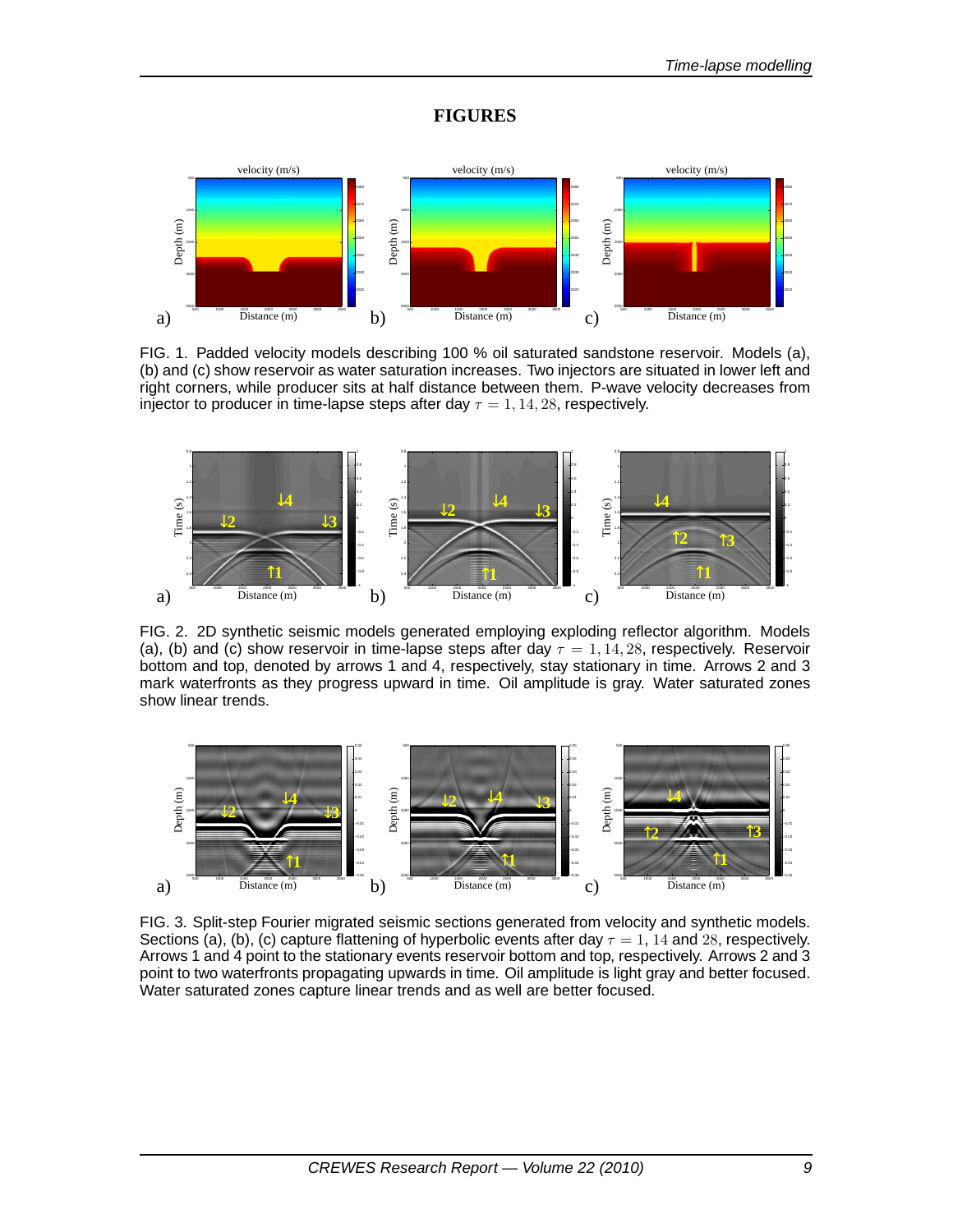

FIG. 4. Differenced migrated models. Models (a) and (b) capture conventional difference of models after days 1 and 14 and days 1 and 28, respectively. Models (c) and (d) capture non-conventional difference of models after days 1 and 14 and days 1 and 28, respectively. Arrow 1 denotes reservoir bottom, whereas, no reservoir top reflection can be identified. Arrows 2 and 3 mark two waterfronts corresponding to differenced models. Produced areas are easily identifiable on non-conventionally differenced models. It is hard to identify areas of remaining production on both conventional and non-conventional differenced models.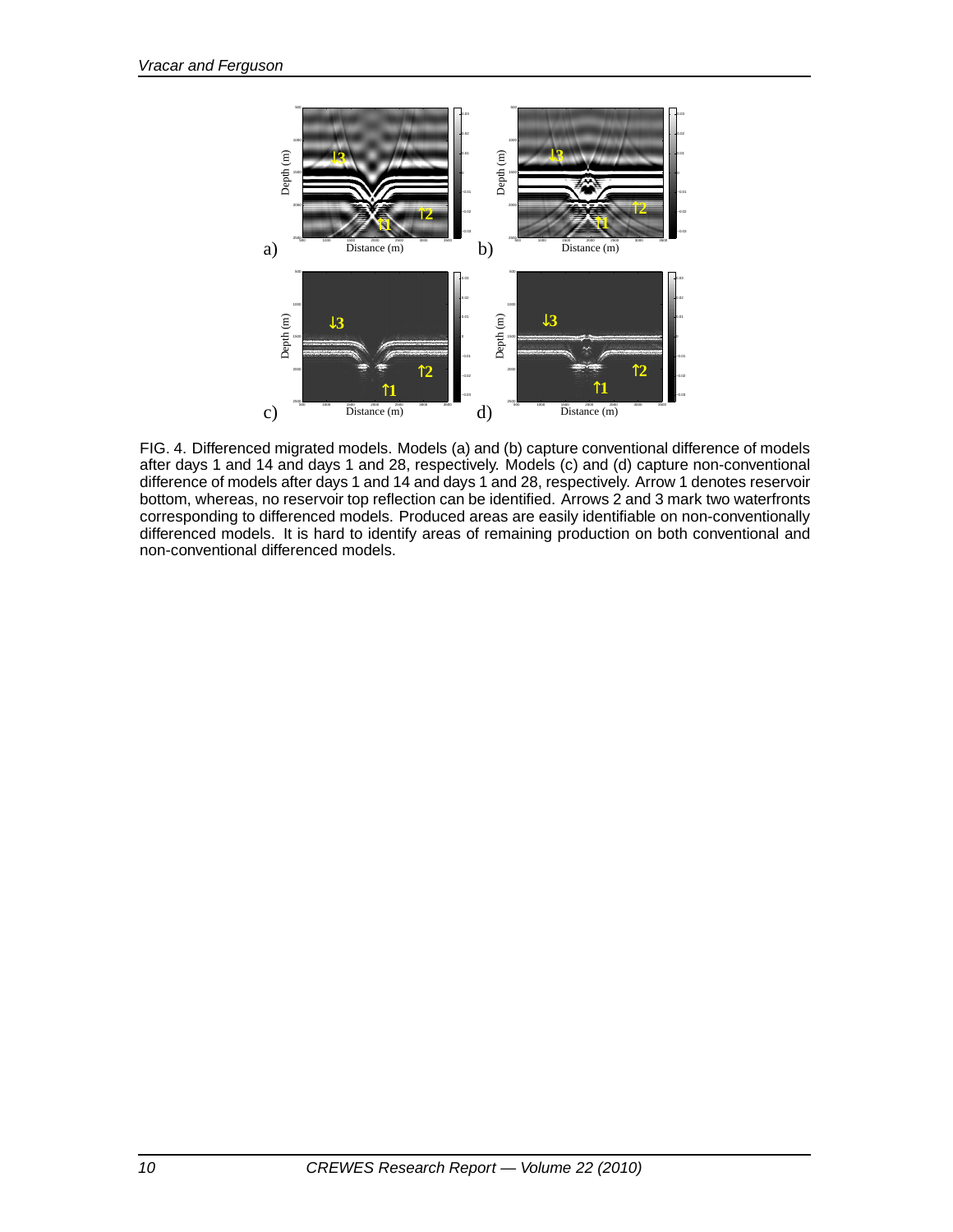#### **REFERENCES**

- Aarnes, J. E., T. Gimse, and K. A. Lie, 2007, An introduction to the numerics of flow in porous media using MATLAB, *in* Numerical Simulation, and Optimization: Applied Mathematics at SINTEF: Springer, 265–306.
- Berkhout, A. J., 2006, Seismic processing in the inverse data space: Geophysics, **71**, 29– 33.
- Berkhout, A. J., and D. J. Verschuur, 2005, Time lapse processing in the inverse data space: 75th Ann. Internat. Mtg., Soc. Expl. Geophys., Expanded Abstracts, 1522–1525.
- Bertrand, A., S. Mcquaid, R. Bobokecki, and S. Leiknes, 2005, Ahigh resolution workflow for 4d-friendly analysis: Application to gas-oil contact monitoring at troll west: 75th Ann. Internat. Mtg., Soc. Expl. Geophys., Expanded Abstracts, 2422–2425.
- Cheng, A., L. Huang, and J. Rutledge, 2009, Time-lapse VSP data processing for monitoring  $CO<sub>2</sub>$  injection: 79th Ann. Internat. Mtg., Soc. Expl. Geophys., Expanded Abstracts, 406–410.
- Christie, M. A., and M. J. Blunt, 2001, Tenth SPE comparative solution project: A comparison of upscaling techniques: SPE Reservoir Engineering and Evaluation, Society of Petroleum Engineers, **4**, 308–317.
- Cosse, R., 1993, Basics of reservoir engineering: Oil and Gas Field Development Techniques: Editions TECHNIP.
- Du, Y., 2007, Prestack depth migration methods for isotropic and polar anisotropic media: PhD thesis, University of Calgary.
- Ferguson, R. J. ., 2009a, Theory of seismic imaging: Course notes, University of Calgary.
- Ferguson, R. J., 2009b, Crewes 2D depth migration in matlab: A new release: CREWES Research Report, **21**, 1–9.
- Ferguson, R. J. ., and G. F. Margrave, 2005, Planned seismic imaging using explicit oneway operators: Geophysics, **70**, 101–109.
- Ferguson, R. J., and G. F. Margrave, 1999, A practical implementation of depth migration by nonstationary phase shift: 69th Ann. Internat. Mtg., Soc. Expl. Geophys., Expanded Abstracts, 1370–1374.
- Huang, X., L. Meister, and R. Workman, 1998, Improving production history matching using time-lapse seismic data: The Leading Edge, **17**, 1430–1433.
- Inannen, K. ., 2010, Signal analysis: Course notes, University of Calgary.
- Inannen, K., 2009, Inverting absorptive reßections: an inverse series tutorial: CREWES Research Report, **21**, 1–13.
- Jin, L., and X. Chen, 2008, The combination of wavelet transform and nonlinear filtering for time-lapse seismic difference analysis: 78th Ann. Internat. Mtg., Soc. Expl. Geophys., Expanded Abstracts, 3214–3218.
- Lines, L. R., and R. Newrick, 2008, Geophysical interpretation: SEG.
- Mi, Y., 2002, Prestack depth imaging and velocity analysis for p-p and p-s data with nonstationary integral extrapolators: PhD thesis, University of Calgary.
- Milicevic, V., and R. J. Ferguson, 2009, Numerical fluid flow modelling and its seismic response in time-lapse: CREWES Research Report, **21**, 1–13.
- Schinelli, M., 2006, Using complex seismic attributes to improve 4d visibility of fluid contact movement: 66th Ann. Internat. Mtg., Soc. Expl. Geophys., Expanded Abstracts, 3295–3298.
- Stoffa, P. L., J. T. Fokkema, R. M. de Luna Freire, and W. P. Kessinger, 1990, Split-step